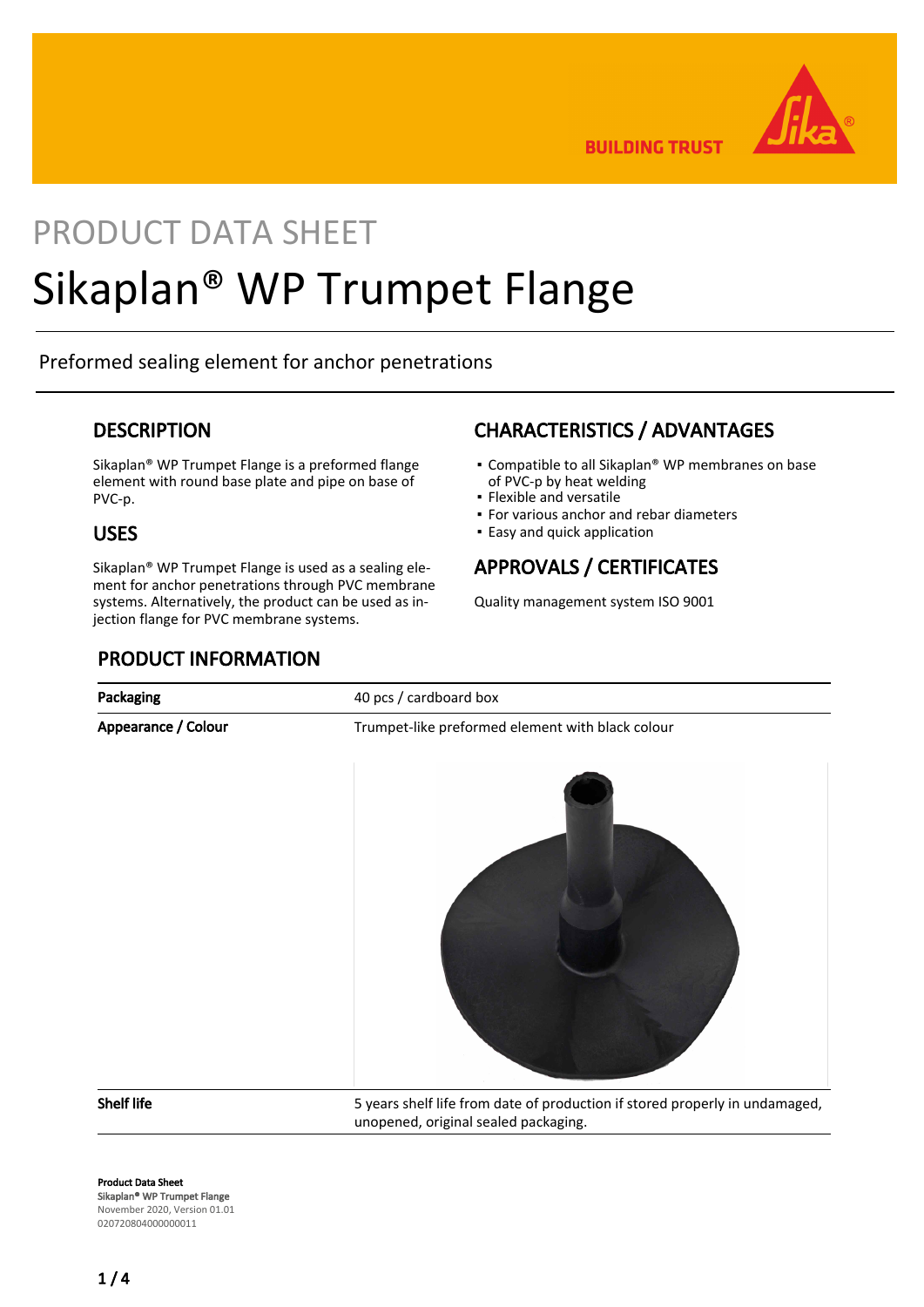#### Dimensions



#### Unit weight 150 g/piece

#### TECHNICAL INFORMATION

| Ambient maximum temperature of li- | + 35 °C max. (service temperature) |
|------------------------------------|------------------------------------|
| quids                              |                                    |

#### **SYSTEMS**

| System structure | Ancillary products for usage as sealing of anchor penetrations:<br>• Sikaflex® PU sealant, for example Sikaflex® 11 FC |
|------------------|------------------------------------------------------------------------------------------------------------------------|
|                  | • Jubilee clips to seal penetration                                                                                    |
|                  | Ancillary products for usage as injection flange:                                                                      |
|                  | . Hose nipple on base of metal or plastic, to be inserted into trumpet<br>flange                                       |
|                  | • Metal clamping ring to seal hose nipple                                                                              |
|                  | . Injection hose, or metal pipe with inner winding                                                                     |

Ambient air temperature  $+5$  °C min.





**BUILDING TRUST**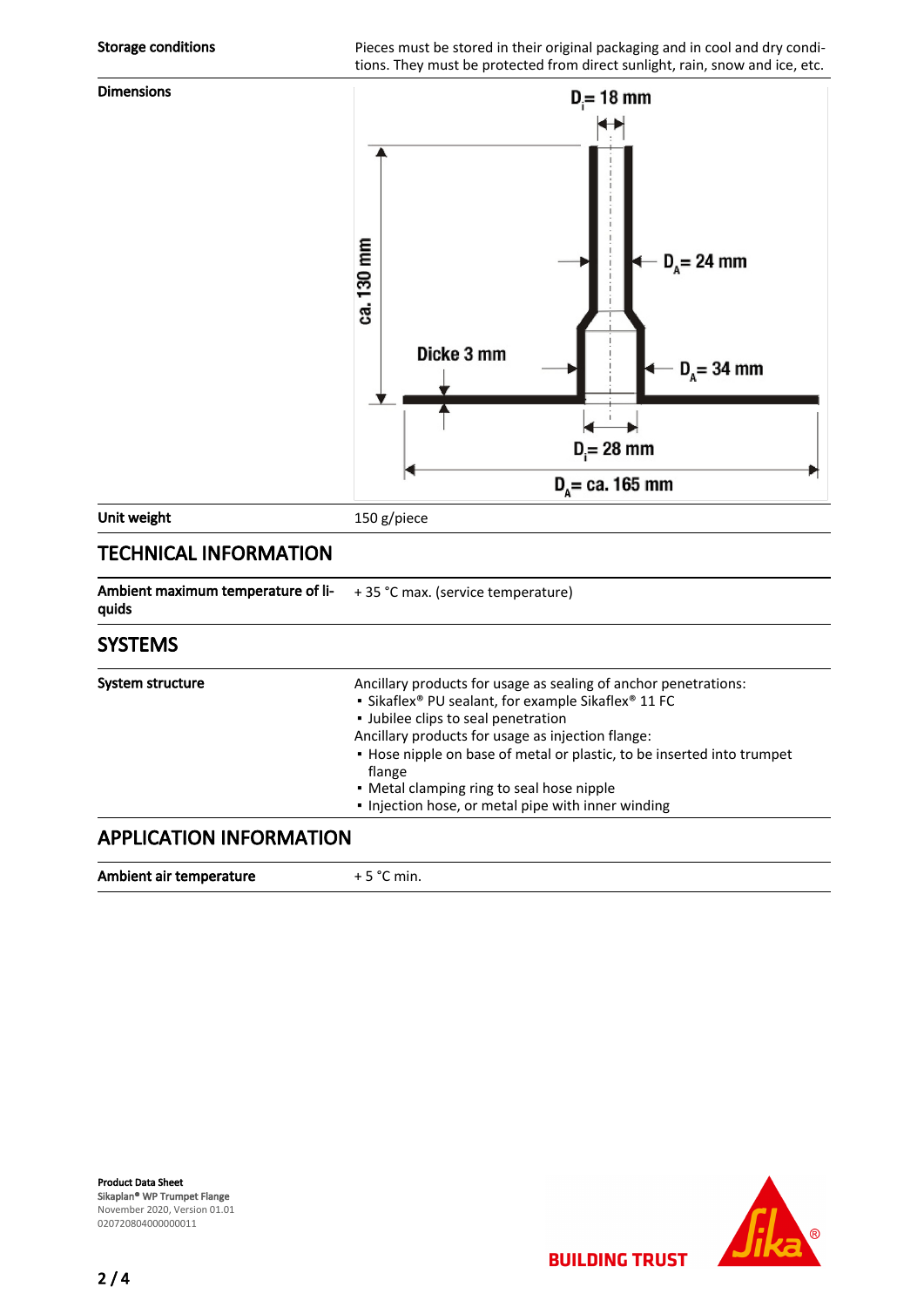# APPLICATION INSTRUCTIONS

#### APPLICATION METHOD / TOOLS



#### For usage as sealing of anchor penetration

Installed Sikaplan® WP sheet membrane must be dry and clean. Installation according to valid Method Statement and standard detail drawing for basement and tunnel waterproofing with Sikaplan® WP sheet membranes. Cut a hole into and through the waterproofing system at rock bolt area. Clean the area to be welded (free from any dust, oil, grease, etc). Place and watertight weld the Sika trumpet flange to the tunnel waterproofing membrane. Tightly close the trumpet shaft around the rock anchor using Sikaflex® PU sealant and jubilee clips.

#### For usage as injection flange

Spotwise welding of base part on sheet membrane by heat welding tool, fixing of hose nipples into pipe by clamping with steel clamping ring. Fixed hose nipples to be connected with injection pipe.



# IMPORTANT CONSIDERATIONS

This product must only be used by Sika approved applicators.

# BASIS OF PRODUCT DATA

All technical data stated in this Product Data Sheet are based on laboratory tests. Actual measured data may vary due to circumstances beyond our control.

# LOCAL RESTRICTIONS

Please note that as a result of specific local regulations the declared data for this product may vary from country to country. Please consult the local Product Data Sheet for the exact product data.

# ECOLOGY, HEALTH AND SAFETY

**BUILDING TRUST** 

#### REGULATION (EC) NO 1907/2006 - REACH

This product is an article as defined in article 3 of regulation (EC) No 1907/2006 (REACH). It contains no substances which are intended to be released from the article under normal or reasonably foreseeable conditions of use. A safety data sheet following article 31 of the same regulation is not needed to bring the product to the market, to transport or to use it. For safe use follow the instructions given in the product

Product Data Sheet Sikaplan® WP Trumpet Flange November 2020, Version 01.01 020720804000000011